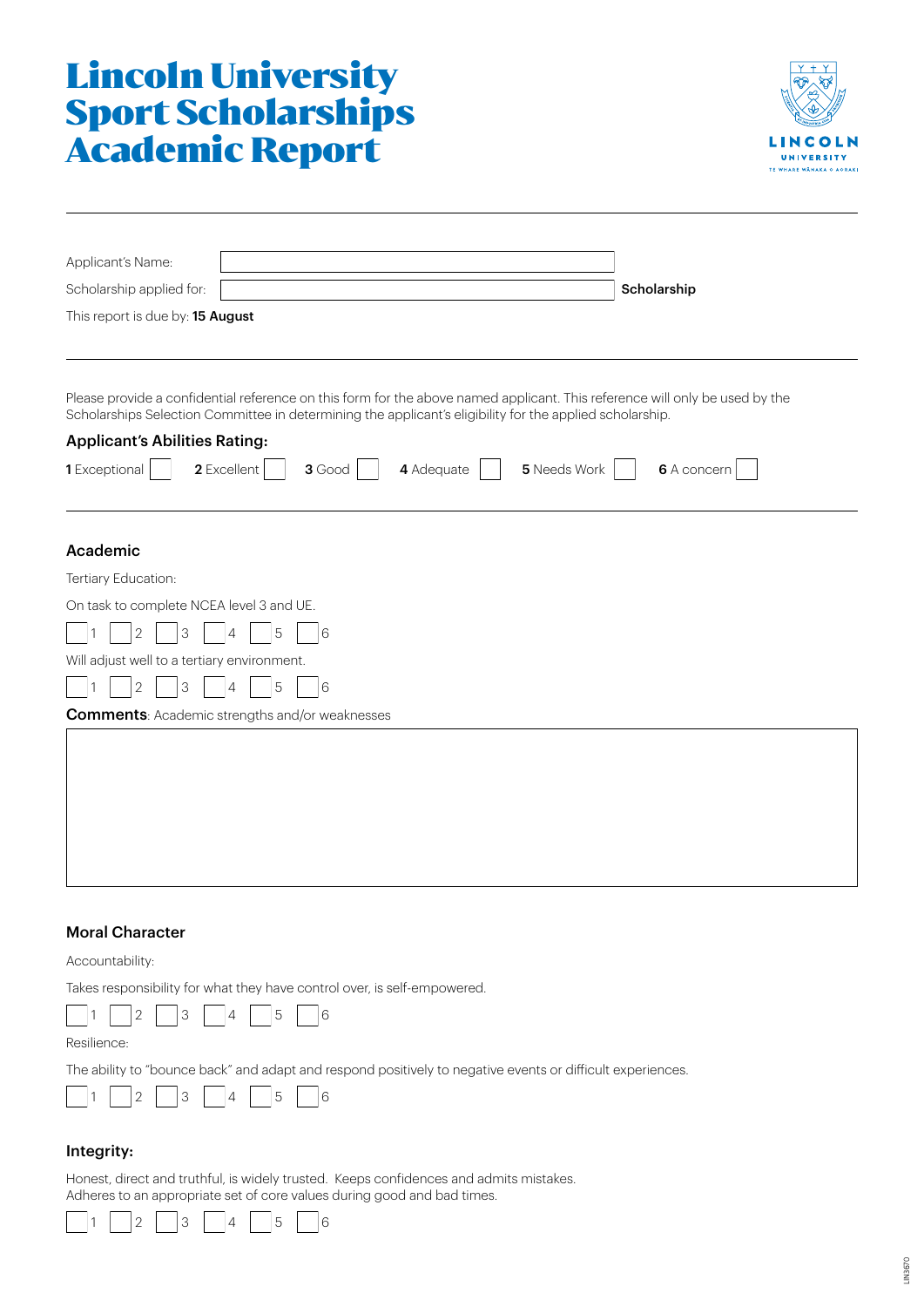#### Self-Awareness:

Knows personal strengths and weaknesses. Seeks feedback, is open to criticism (not defensive). Is personally committed to and works to continuously improve him/herself.



#### Awareness of Others:

Is approachable, builds rapport well, is a good listener, puts others at ease. Relates well to all kinds of people, builds constructive and effective relationships. Is aware of the impact they may have on others.



### Growth Mind-Set:

Has an attitude that is open and willing to learn.



### Peer/group reflection:

Contributes well to group / class cohesion and adheres to school values and protocols. Is highly respected by peers.



# Grit - Work Ethic:

Is intrinsically motivated and passionate, has the dedication, determination and discipline required to reach their potential.



#### Reliability

Is organised, well prepared, punctual, can problem solve effectively and doesn't need to be constantly supervised.



**Comments:** Significant contributions to school or community; other interests outside of school; any other relevant characteristics not mentioned.

#### Sport/Life Balance:

Spends appropriate amounts of time on non-sport interests such as family, friends, career, education, work, spirituality etc. Can switch off and relax away from sport as appropriate.



Comments: Notable sporting achievements.